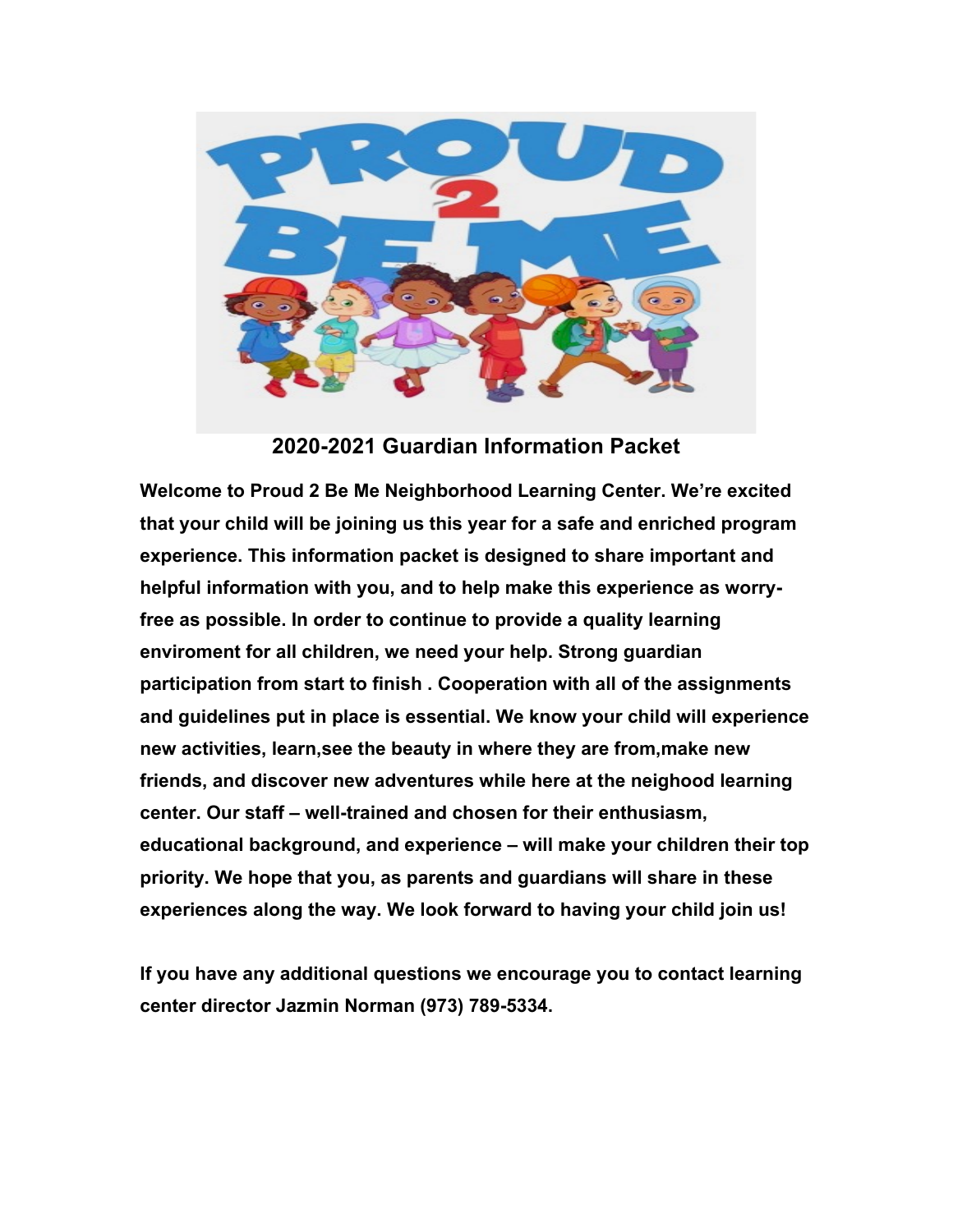### **OUR LEARNING PHILOSOPHY AND GOALS**

**Proud 2 Be Me provides a positive atmosphere of safety, support, self love, and a high expectation to learn and improve academically and socially. Allowing for personal growth and development in spirit, mind, and body. Children who participate in our programs will:** 

- **Increase their ability to learn with others and individually**
- **Increase good study habits**
- **Become a better reader**
- **Demonstrate a growing ability to make decisions**
- **Show increased self-confidence socially and academically**
- **Increase eagerness to try new things and develop new skills;**
- **Improve academic performance,retention, and personal growth**
- **Encourage love for their culture and neigborhood**
- **Develop fun new ways to learn**

#### **LEARNING CENTER HOURS 7:00am-7:00pm**

**Fall 2020 Virtual Learning Assistance Program (Lead by Certified Teachers)**

> **Beginning October 19,2020 7:30am-3:30 pm Full day or half day available Grades K-8**

**One time registration fee of \$35–Includes reusable mask, headphones, and personal hand sanitizer.**

> **\$200 Weekly Cost Daily snack included (Must bring lunch for full day sessions) Covid -19 School Age Tuition Assistance Accepted. Apply @www.childcarenj.gov**

**After Care Enrichment Program (Beginning when school resumes to in person schedule) 3:30pm-6:30pm**

**\$125 Weekly Cost Daily snack included Covid -19 School Age Tuition Assistance Accepted. Apply @www.childcarenj.gov**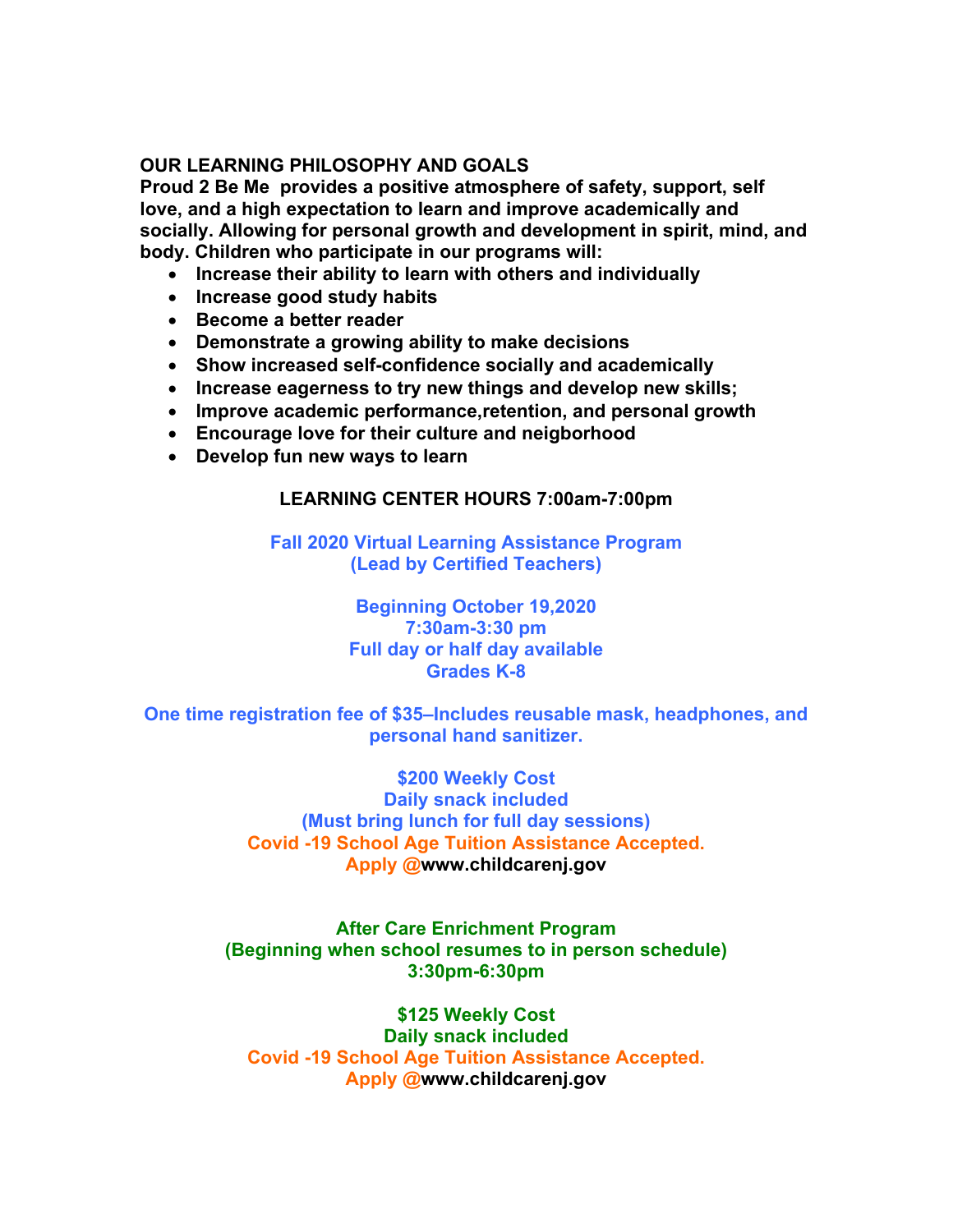**15% multiple sessions and multiple children discount Early registration advised due to limited slots as per Covid regulations**

**Strict Covid-19 compliance protocols in place (Air Filtration, Daily temperature and oxygen level checks, and daily facility sanitation)**

# **Transportation available Within 5 mile radius of center**

**Tutoring Program Cost**

**Hourly session core subject 1:1 tutoring rate-\$50 Hourly session core subject group same grade level rate-\$25per child**

**Specialty subjects and language 1:1 rate-\$75**

**Our tutors range from high school scholars to certified teachers. All attentive and trained in our proven tutoring technique.**

#### **DROP OFF/SIGN IN**

**Students must be escorted into the building and signed-in by parent/guardian.** 

#### **PICK UP/SIGN OUT**

**Parents/authorized pick up individuals must walk into the building each day to sign-out your student.** 

**Students will not be allowed to leave the program alone. Adults not listed on the registration form or not authorized in writing by a parent will not be permitted to sign out a student. If you anticipate any other person picking up your child, (relative, neighbor, babysitter, etc.), please plan accordingly and submit the changes in writing to the Director or Teacher at least 24 hours prior in advance. No exceptions!** 

#### **WEEKLY VIRTUAL ASSISTANCE REGISTRATION**

**Register no later than 7:00pm on Monday before each week child attends. This will assist us in scheduling approriate staff and making accurate counts when purchasing materials and snacks for the week. We encourage you to register for multiple weeks in advance to ensure a spot for your child.**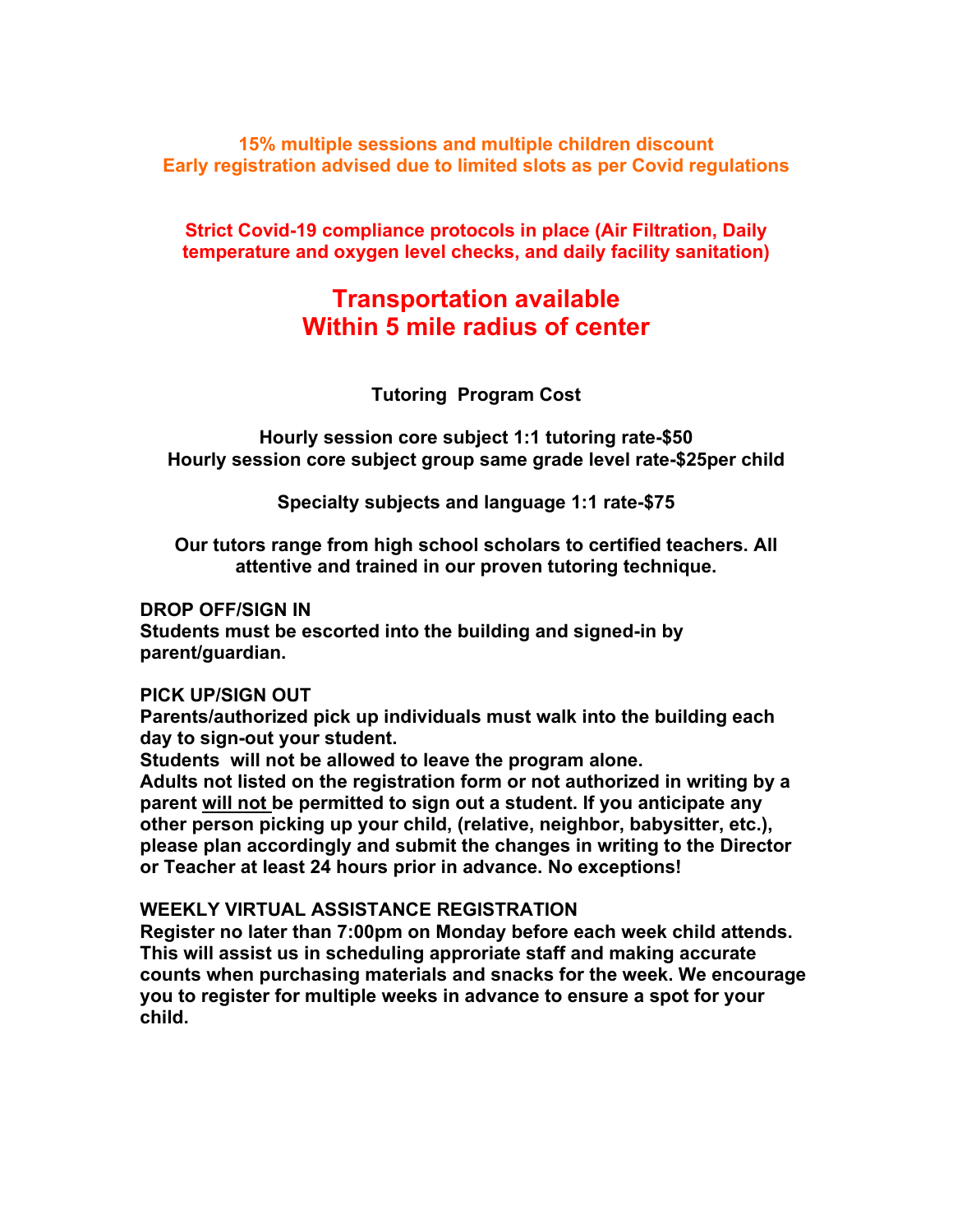#### **REFUNDS**

**Refunds are made only for absences that are in excess of three consecutive days, and only in the event of serious injury or illness certified by a doctor.** 

#### **SICK DAYS AND ILLNESSES/INJURIES**

**If your child is not coming to a session on a given day, please phone our office at (973) 789-5334. This way we will not keep the others ina group session waiting unnecessarily. If a child becomes ill or injured while at the learning center, the Teacher or tutor will take whatever steps necessary to obtain medical care and keep child isolated from other children. If it is determined that the child should be sent home or seen by a doctor, we will notify you to come pick your child up ina timely manner. If we are unable to reach you, we will contact the emergency numbers listed on the Emergency Contact Card. Please be sure that your emergency contact people are aware of this. In the event of a serious emergency, 911 will be called first.** 

**In the event of accidents, staff members who witnessed the accident will complete an accident report which will be kept on file and a copy given to the parent.** 

*If we cannot contact you or your emergency contacts, we will do the following:* 

**Contact ambulance.** 

**Have your child taken to the nearest emergency room in the company of a staff member.** 

*Although Staff receive first aid and CPR training in order to assess seriousness of injury or illness and to properly communicate the EMS, the Staff are only allowed to provide soap, water, and bandages for the treatment of minor injuries.* 

#### **WHAT TO LEAVE AT HOME**

**We do not allow personal toys including video games, trading cards or electronics. The only exception is a school issued or personal laptop or tablet for work to be completed on.**

**MEALS** 

**Students who stay for full day must bring lunch**

**2 Daily snacks are provided. Please be sure to notify us of any allergies your child may have so we can make accommodations for snack time. DISCIPLINE POLICY** 

**It is our intent that each child enjoys the enrichemnt activities planned by understanding that he/she is responsible for his/her actions. With prior knowledge of our basic rules of safety and good conduct, each child is made aware of how to exercise self-discipline. We are here to assist him/her and to know that we expect him/her to succeed. Character development is an important part of our program. We also use positive reinforcement by consistently acknowledging good behavior. Please review these Character Guidelines with your child.**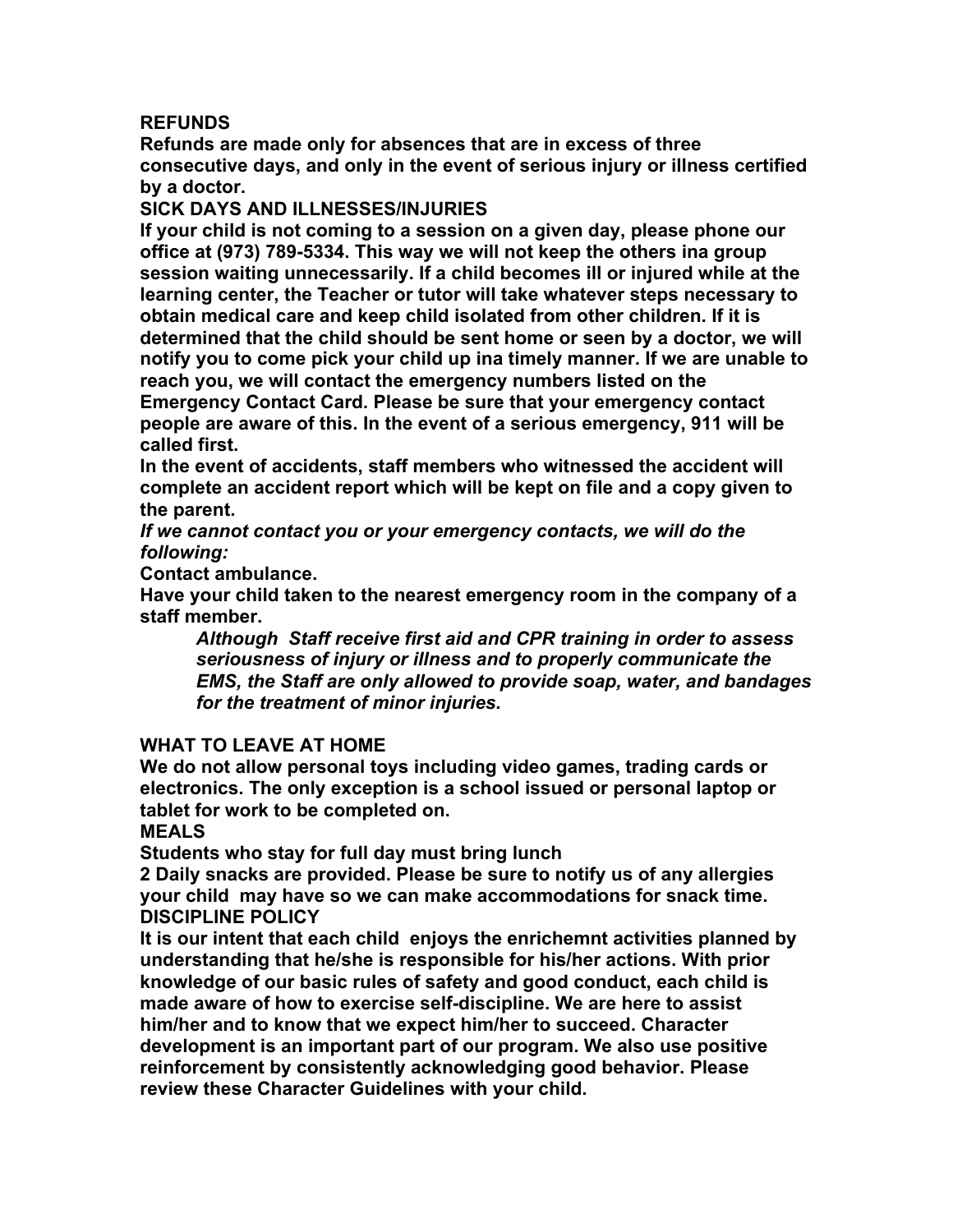**1. Take charge of yourself – "I am responsible for MY actions and MY belongings."** 

**2. Speak for yourself – "I will only say nice things about other people."** 

**3. Listen to others – "I will listen as intently as I wish to be heard."** 

**4. Show respect – "I will follow the instructions of staff at all times. I will leave my group only with permission. I will touch only my belongings." 5. Take care – "I will keep the building and equipment neat, clean and safe."** 

### **LEARNING CENTER RULES**

**Our utmost concern is the safety and welfare of our campers. Please be sure that your child is aware of the centers rules and abides by them. Violation of these rules may result in a camper being dismissed. If a child willfully and repeatedly disregards the behavioral expectations at the center, or endangers the safety of him/herself or others, the director may see fit to dismiss the child. All dismissals are without refund.**

**Behaviors which are not tolerated and could result in suspension from 1-5 days or immediate dismissal from our program are as follows:** 

**Lack of respect to staff or to other children(talking back, verbal and/or physical abuse)** 

**Fighting or harming another person. (punching, slapping, pushing, kicking, biting, etc.)** 

**Damage to property** 

**Stealing** 

**Using foul language** 

**Behavior poses a danger or threat to themselves, other campers, or staff** 

#### **CONSEQUENCE PLAN**

**Should behavior problems arise, we will initiate the following steps:**  *FIRST Offense*

**Reasoning & Redirection: Staff will implement redirection and/or one-onone communication.** 

**Every effort will be made to help the child understand the** 

**inappropriateness of her/his action and agree to an alternate form of behavior. Children may be redirected to alternative activities.** 

**When the conflict is child-to-child, every effort will be made to have them reason together face-to-face with staff facilitating.** 

#### *SECOND Offense*

**Removal from Specific Activity: When reasoning has been pursued and has not changed behavior, staff will remove child from the activity for a brief time out or loss of privilege. Parent will be notified of the behavior at pick up.** 

#### *THIRD Offense*

**Parent Conference: If the behavior persists and the staff has attempted a variety of disciplinary measures, the P2BM staff will notify the centers**